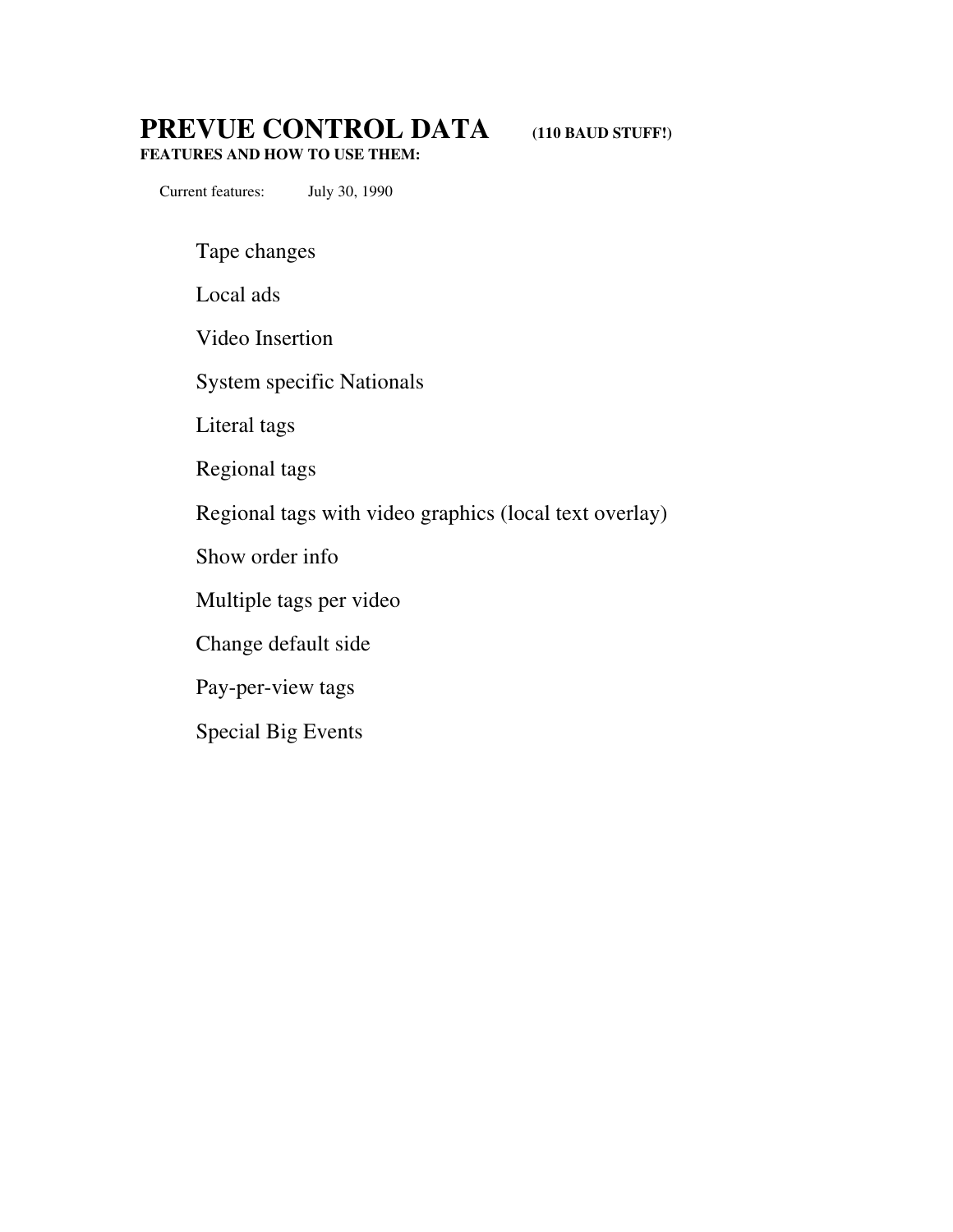### **Current features: 7/30/90**

#### **TAPE CHANGES:**

The  $\textdegree$ C command puts the top in logo graphic mode for tape changes and other emergency conditions.

#### **LOCAL ADS:**

The  $\Delta L$  command puts the top in local mode. Two ads are displayed for 15 seconds each. If no ads are available, the c.g. trys to show video, but if no match occurs, then it does a logo. This command is just like a ^A command if no ads are available. The ^A2 command will replace this someday I hope.

## **SYSTEM SPECIFIC NATIONALS:**

To get system specific spots ( only to customers who have a particular source ) use the ^A4 command.

### **LITERAL TAGS:** implemented rev 3.01

To put a tag up that is NOT predefined and is guaranteed to show, try the following:

 $^{\wedge}E$  command =  $^{\wedge}ED$  (code for undefined literal is "D") ^Q title string is "literal text" ^A1 normal This can be used to put a fake pallette of titles if separated by  $^{\wedge}X$ 's or  $^{\wedge}Y$ 's.

# **REGIONAL TAGS:** implemented rev 3.01

To put a regional tag, try the following:

| $^{\wedge}E$ command = $^{\wedge}EE$ | (code for regional tag is "E")    |
|--------------------------------------|-----------------------------------|
| ^A1 normal                           | Note: no $\sqrt{Q}$ is necessary. |

When the end of the  $\Delta$ 1 is received, the next page of ad is displayed. There can possibly be up to 48 pages per customer.

# **REGIONAL TAGS with VIDEO GRAPHICS:** implemented rev 3.01

To put a regional tag, try the following:

| $\triangle E$ command = $\triangle E$ | (code for regional tag is "E")    |
|---------------------------------------|-----------------------------------|
| A4 normal                             | Note: no $\sqrt{Q}$ is necessary. |

When the end of the  $\triangle A4$  is received, the next page of ad is overlaid on top of video. This uses both sides of the screen. There can possibly be up to 48 pages per customer.